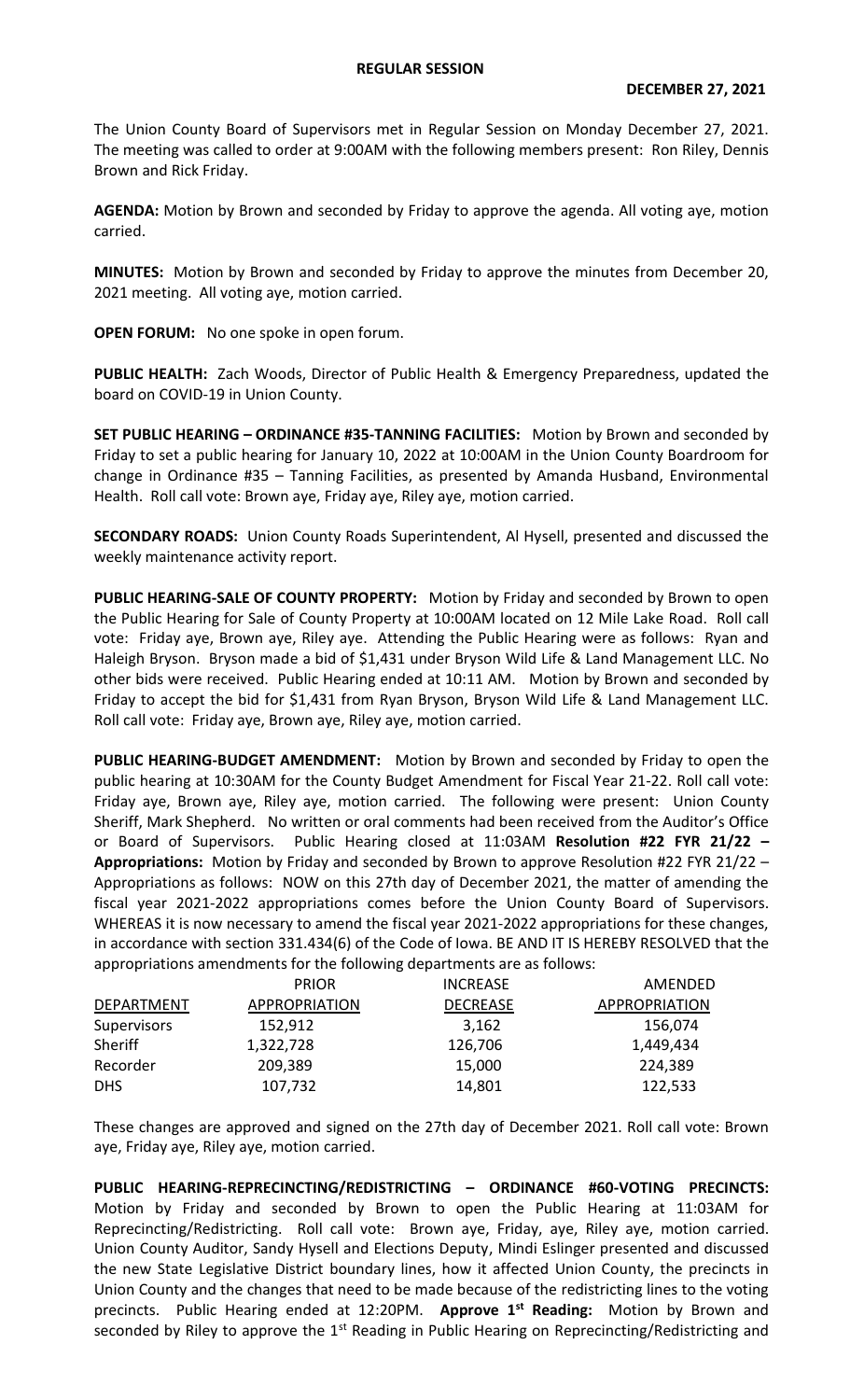change in Ordinance #60-Voting Precincts. Roll call vote: Brown aye, Friday nay, Riley aye, motion carried. 2<sup>nd</sup> Reading: Motion by Friday to set a date for a 2<sup>nd</sup> Reading, motion died for a lack of a second. **Resolution #23 FYR 21/22 – Waive 2 nd & 3rd Readings:** Motion by Brown and seconded by Riley to pass Resolution # FYR 21-22 waive the  $2^{nd}$  and  $3^{rd}$  Readings as follows: NOW on this  $27^{th}$ day of December, 2021, the matter of the waiver/suspension of the requirement of multiple readings of the proposed Ordinance #60 which comes to the attention of the Union County Board of Supervisors. WHEREAS, the Union County Board of Supervisors has determined that Ordinance #60 has been duly published in two (2) official newspapers of Union County on as required by Iowa Code Sections 349.3(1), 331.305, and 331.302; and WHEREAS, the Union County Board of Supervisors has previously received and considered information regarding this ordinance, and WHEREAS, the Union County Board of Supervisors has held 1 public hearing and no written or oral objections were received; oral comments were taken in consideration; and WHEREAS, the Union County of Supervisors believes it is in the best interests of the citizens of Union County to adopt Ordinance #60 without further delay; and BE AND IT IS HEREBY RESOLVED that Union County, by and through the Union County Board of Supervisors, pursuant to the provisions of section 331.302(5) formally waives/suspends the requirement of multiple readings (2<sup>nd</sup> & 3<sup>rd</sup> Readings) of the proposed adoption of Ordinance #60. Roll call vote: Brown aye, Friday nay, Riley aye, motion carried.

**Resolution #24 FYR 21/22 - Agreement with City of Creston-Voting Precincts:** Motion by Brown and seconded by Riley to approve the following agreement with the City of Creston as follows: WHEREAS, certain residents of Union County, IA who reside in the townships adjoining the City of Creston are allowed to vote within the City limits: WHEREAS, the City of Creston agrees to allow the County residents to vote at certain locations within the City limits; WHEREAS, the areas affected are as follows:

- 1. Precinct Two. Precinct Two consists of boundaries established in the Code Section 3.01(2) "Second Ward" and includes the areas of Douglas, Spaulding, and Platte Townships, County of Union.
- 2. Precinct Four. Precinct Four consists of the boundaries established in code Section 3.01(4) "Fourth Ward" and includes the area of Highland Township, County of Union.

3. Precinct Lincoln Township. Lincoln Township consists of Lincoln Township only.

IN EXCHANGE for their mutual promises to perform, the parties agree as follows:

- 1. Union County residents who reside in the unincorporated areas as listed above shall be allowed to exercise their right to vote in the precinct noted and identified herein;
- 2. This shall constitute the entire Agreement;
- 3. There shall be no modifications without written consent by both parties.

Roll call vote: Brown aye, Riley aye, Friday nay, motion carried. **Approve Changes in Ordinance #60-Voting Precincts:** Motion by Brown and seconded by Friday to approve the changes to Ordinance #60 as follows: An Ordinance establishing precinct boundaries based on the 2020 Census data is as follows:

AFTON PRECINCT: Abbreviated (AF) this precinct follows township boundaries starting at the northeast corner at the intersection of 160<sup>th</sup> Street and squirrel Ave; Thence South on Squirrel Ave to 220<sup>th</sup> Street; Thence West on 220<sup>th</sup> Street to Minnow Ave; Thence North on Minnow Ave to 160<sup>th</sup> Street. Encompassing all of Union Township and the City of Afton.

ARISPE PRECINCT: Abbreviated (AR) this precinct follows township boundaries starting at the Northeast corner of Sand Creek Township, intersection of 220<sup>th</sup> Street and Squirrel Ave; Thence South on Squirrel Ave to Ringgold Union Street; Thence West n Ringgold Union Street to Cherry Street Road; Thence North to 220<sup>th</sup> Street; Thence East to Squirrel Ave. Encompassing all of Sand Creek and Grant Townships and the City of Arispe and the portion of Shannon City within Union County.

CRESTON WARD 1: Abbreviated (CS1); this precinct is Creston Precinct 1.

CRESTON WARD 2: Abbreviated (CS2); this precinct is Creston Precinct 2 and all of Douglas Township, Spaulding Township and Platte Township and the City of Cromwell.

CRESTON WARD 3: Abbreviated (CS3); this precinct is Creston Precinct 3.

CRESTON WARD 4; Abbreviated (CS4); this precinct is Creston Precinct 4 and all of Highland Township.

CRESTON WARD 5: Abbreviated (CS5); this precinct is Creston Precinct 5.

LINCOLN TOWHSHIP PRECINCT; Abbreviated (LNT); this precinct encompasses all of Lincoln Township.

LORIMOR: Abbreviated (LR); this precinct follows township boundaries starting at the Northeast corner of New Hope Township; thence south on Clarke-Union Ave to Ringgold Union Street; Thence West on Ringgold Union Street to Squirrel Ave; Thence North on Squirrel Ave to 160<sup>th</sup> Street; Thence West on 160<sup>th</sup> Street to Minnow Ave; Thence North on Minnow Ave to 340<sup>th</sup> Street; Thence East on 340<sup>th</sup> Street to Clarke-Union Ave (Point of Beginning). Encompassing ALL of Dodge, New Hope, Jones and Pleasant Townships and the City of Lorimor and Thayer.